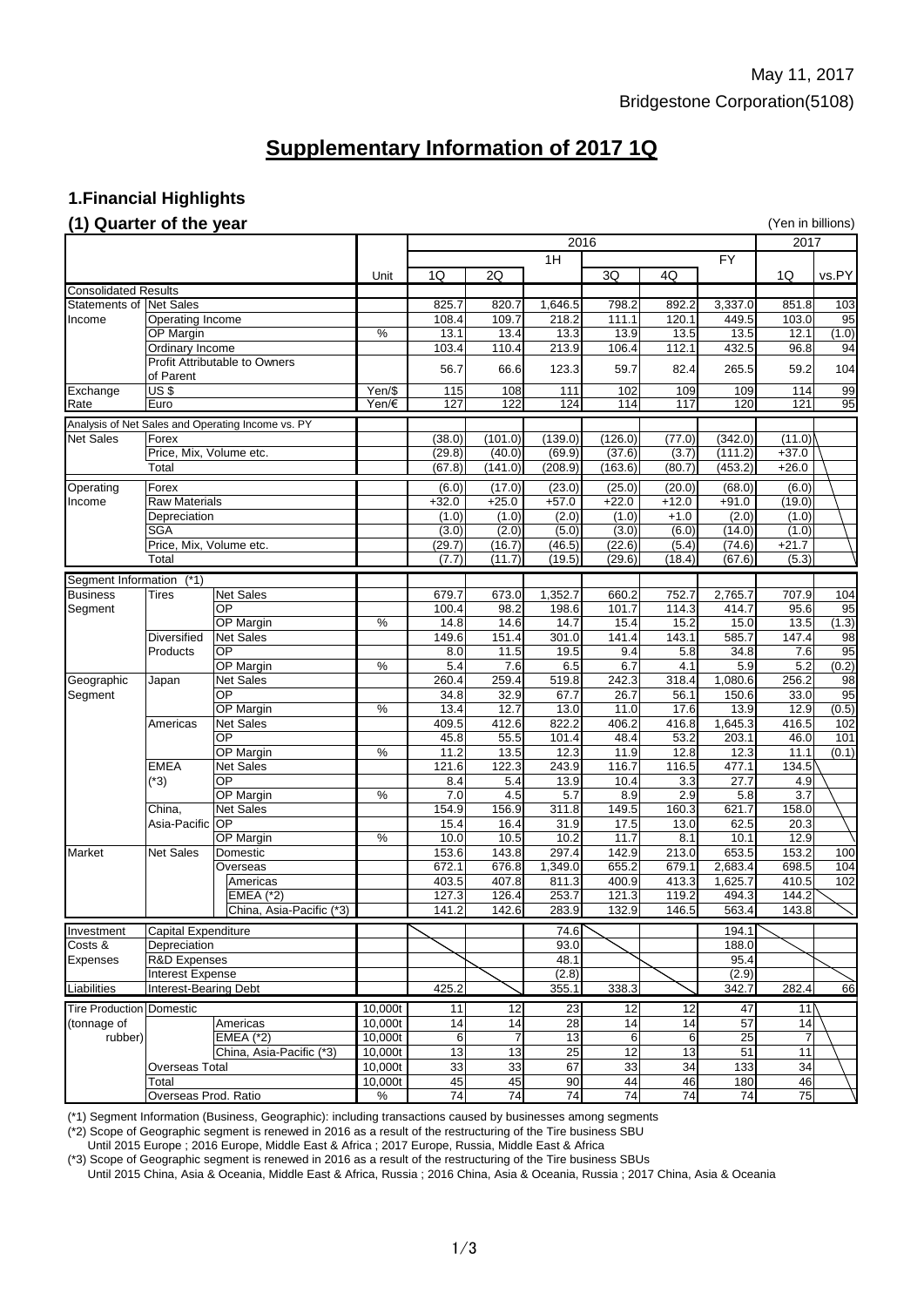### (Yen in billions)

## **(2) Full Year** (\*)Released on February 17, 2017

| $\mathbf{r}$                           |                                             |                                                   |                    |                    | 2013              |                    | 2014     |              |                    | 2015             |                    | 2016     |             |               |              | 2017               |                   |
|----------------------------------------|---------------------------------------------|---------------------------------------------------|--------------------|--------------------|-------------------|--------------------|----------|--------------|--------------------|------------------|--------------------|----------|-------------|---------------|--------------|--------------------|-------------------|
|                                        |                                             |                                                   | Unit               | Actual             | vs.PY<br>%        | Actual             | %        | vs.PY        | Actual             | %<br>vs.PY       | Actual             | %        | vs.PY       | 1H<br>Fcst.   | vs.PY        | <b>FY</b><br>Fcst. | vs.PY<br>%        |
| <b>Consolidated Results</b>            |                                             |                                                   |                    |                    |                   |                    |          |              |                    |                  |                    |          |             |               |              |                    |                   |
| <b>Statements of Net Sales</b>         |                                             |                                                   |                    | 3,568.0            | 100<br>117        | 3,673.9            | 100      | 103          | 3,790.2            | 100<br>103       | 3,337.0            | 100      | 88          | 1,710.0       | 104          | 3,630.0            | 100<br>109        |
| Income                                 | <b>Operating Income</b>                     |                                                   |                    | 438.1              | 12.3<br>153       | 478.0              | 13.0     | 109          | 517.2              | 13.6<br>108      | 449.5              | 13.5     | 87          | 211.0         | 97           | 452.0              | 12.5<br>101       |
|                                        | Ordinary Income                             |                                                   |                    | 434.7              | 12.2<br>153       | 463.2              | 12.6     | 107          | 507.3              | 13.4<br>110      | 432.5              | 13.0     | 85          | 204.0         | 95           | 433.0              | 11.9<br>100       |
|                                        | Extra Loss (Gain)                           | <b>Profit Attributable to Owners</b>              |                    | 94.6               | 2.7               | (14.5)             | (0.4)    |              | 29.1               | 0.8              | 10.9               | 0.3      |             |               |              |                    |                   |
|                                        | of Parent                                   |                                                   |                    | 202.0              | 5.7<br>118        | 300.5              | 8.2      | 149          | 284.2              | 7.5<br>95        | 265.5              | 8.0      | 93          | 130.0         | 105          | 280.0              | 7.7<br>105        |
| Exchange                               | <b>US\$</b>                                 |                                                   | Yen/\$             | 98                 | 123               | 106                |          | 108          | 121                | 114              | 109                |          | 90          | 110           | 99           | 110                | 101               |
| Rate                                   | Euro                                        |                                                   | Yen/€              | 130                | 126               | 140                |          | 108          | 134                | 96               | 120                |          | 90          | 114           | 92           | 114                | 95                |
|                                        |                                             | Analysis of Net Sales and Operating Income vs. PY |                    |                    |                   |                    |          |              |                    |                  |                    |          |             |               |              |                    |                   |
| <b>Net Sales</b>                       | Forex                                       |                                                   |                    | $+529.0$           |                   | $+196.0$           |          |              | $+264.0$           |                  | (342.0)            |          |             | (29.0)        |              | $+11.0$            |                   |
|                                        | Price, Mix, Volume etc.                     |                                                   |                    | (0.7)              |                   | (90.2)             |          |              | (147.8)            |                  | (111.2)            |          |             | $+92.4$       |              | $+281.9$           |                   |
|                                        | Total                                       |                                                   |                    | $+528.3$           |                   | $+105.8$           |          |              | $+116.2$           |                  | (453.2)            |          |             | $+63.4$       |              | $+292.9$           |                   |
| Operating                              | Forex                                       |                                                   |                    | $+114.0$           |                   | $+45.0$            |          |              | $+55.0$            |                  | (68.0)             |          |             | (11.0)        |              | (1.0)              |                   |
| Income                                 | <b>Raw Materials</b>                        |                                                   |                    | $+100.0$           |                   | $+77.0$            |          |              | $+121.0$           |                  | $+91.0$            |          |             | (60.0)        |              | (137.0)            |                   |
|                                        | Depreciation                                |                                                   |                    | (1.0)              |                   | (4.0)              |          |              | (1.0)              |                  | (2.0)              |          |             | (5.0)         |              | (13.0)             |                   |
|                                        | <b>SGA</b>                                  |                                                   |                    | (13.0)             |                   | 0.0                |          |              | (12.0)             |                  | (14.0)             |          |             | (19.0)        |              | (39.0)             |                   |
|                                        | Price, Mix, Volume etc.                     |                                                   |                    | (47.9)             |                   | (78.1)             |          |              | (123.8)            |                  | (74.6)             |          |             | $+87.8$       |              | $+192.4$           |                   |
|                                        | Total                                       |                                                   |                    | $+152.1$           |                   | $+39.9$            |          |              | $+39.2$            |                  | (67.6)             |          |             | (7.2)         |              | $+2.4$             |                   |
| Segment Information(*1)                |                                             |                                                   |                    |                    |                   |                    |          |              |                    |                  |                    |          |             |               |              |                    |                   |
| <b>Business</b>                        | <b>Tires</b>                                | Net Sales                                         |                    | 3,036.9            | 119               | 3,093.3            |          | 102          | 3,174.4            | 103              | 2,765.7            |          | 87          | 1,420.0       | 105          | 3,040.0            | 110               |
| Segment                                | $(*2)$                                      | <b>OP</b>                                         |                    | 399.4              | 153               | 435.8              |          | 109          | 472.7              | 108              | 414.7              |          | 88          | 196.0         | 99           | 417.0              | 101               |
|                                        |                                             | <b>OP Margin</b>                                  | %                  | 13.2               | $+3.0$            | 14.1               |          | $+0.9$       | 14.9               | $+0.8$           | 15.0               |          | $+0.1$      | 13.8          | (0.9)        | 13.7               | (1.3)             |
|                                        | <b>Diversified</b>                          | Net Sales                                         |                    | 546.2              | 109               | 601.8              |          | 110          | 635.0              | 106              | 585.7              |          | 92          | 290.0         | 96           | 600.0              | 102               |
|                                        | Products                                    | <b>OP</b>                                         |                    | 38.5               | 151               | 42.1               |          | 109          | 44.5               | 106              | 34.8               |          | 78          | 15.0          | 77           | 35.0               | 101               |
|                                        | (*3)                                        | <b>OP Margin</b>                                  | $\%$               | 7.1                | $+1.9$            | 7.0                |          | (0.1)        | 7.0                | $+0.0$           | 5.9                |          | (1.1)       | 5.2           | (1.3)        | 5.8                | (0.1)             |
| Geographic                             | Japan                                       | Net Sales                                         |                    | 1,270.3            | 104               | ,264.9             |          | 100          | 1,187.8            | 94               | 1,080.6            |          | 91          | 520.0         | 100          | 1,120.0            | 104               |
| Segment                                |                                             | OP                                                |                    | 219.5              | 139               | 210.1              |          | 96           | 197.4              | 94               | 150.6              |          | 76          | 54.0          | 80           | 137.0              | 91                |
|                                        | Americas                                    | OP Margin<br>Net Sales                            | $\%$               | 17.3<br>1,651.9    | $+4.3$<br>124     | 16.6<br>,768.1     |          | (0.7)<br>107 | 16.6<br>1,941.6    | $+0.0$<br>110    | 13.9<br>,645.3     |          | (2.7)<br>85 | 10.4<br>860.0 | (2.6)<br>105 | 12.2<br>,790.0     | (1.7)<br>109      |
|                                        |                                             | <b>OP</b>                                         |                    | 156.4              | 169               | 180.2              |          | 115          | 222.5              | 123              | 203.1              |          | 91          | 115.0         | 113          | 239.0              | 118               |
|                                        |                                             | OP Margin                                         | $\%$               | 9.5                | $+2.5$            | 10.2               |          | $+0.7$       | 11.5               | $+1.3$           | 12.3               |          | $+0.9$      |               | $13.4 + 1.0$ | 13.4               | $+1.0$            |
|                                        | <b>EMEA</b>                                 | Net Sales                                         |                    | 423.3              | 121               | 439.2              |          | 104          | 421.7              | 96               | 477.1              |          |             | 260.0         |              | 550.0              |                   |
|                                        | $(*4)$                                      | <b>OP</b>                                         |                    | 2.0                | 111               | 20.3               |          | 995          | 21.4               | 105              | 27.7               |          |             | 9.0           |              | 19.0               |                   |
|                                        |                                             | OP Margin                                         | $\%$               | 0.5                | (0.0)             | 4.6                |          | $+4.2$       | 5.1                | $+0.4$           | 5.8                |          |             | 3.5           |              | 3.5                |                   |
|                                        | China,                                      | Net Sales                                         |                    | 862.7              | 123               | 841.5              |          | 98           | 838.0              | 100              | 621.7              |          |             | 290.0         |              | 620.0              |                   |
|                                        | Asia Pacific OP                             |                                                   |                    | 80.2               | 144               | 66.8               |          | 83           | 68.2               | 102              | 62.5               |          |             | 30.0          |              | 70.0               |                   |
|                                        | $(*5,6)$                                    | <b>OP Margin</b>                                  | $\%$               | 9.3                | $+1.3$            | 7.9                |          | (1.4)        | 8.1                | $+0.2$           | 10.1               |          |             | 10.3          |              | 11.3               |                   |
| <b>Market</b>                          | <b>Net Sales</b>                            | Domestic                                          |                    | 674.8              | 97<br>19          | 694.0              | 19<br>81 | 103          | 661.9              | 17<br>95         | 653.5              | 20<br>80 | 99          |               |              |                    |                   |
|                                        |                                             | Overseas<br>Americas(*7)                          |                    | 2,893.2<br>1,628.6 | 81<br>123<br>123  | 2,979.9<br>1,746.3 |          | 103<br>107   | 3,128.3<br>1,919.5 | 83<br>105<br>110 | 2,683.4<br>1,625.7 |          | 86<br>85    |               |              |                    |                   |
|                                        |                                             | $EMEA(*4)$                                        |                    | 425.0              | 122               | 434.1              |          | 102          | 419.8              | 97               | 494.3              |          |             |               |              |                    |                   |
|                                        |                                             | China, Asia Pacific(*5)                           |                    | 839.6              | 125               | 799.4              |          | 95           | 788.9              | 99               | 563.4              |          |             |               |              |                    |                   |
|                                        |                                             |                                                   |                    |                    |                   |                    |          |              |                    |                  |                    |          |             |               |              |                    |                   |
| <b>Balance</b><br><b>Sheet</b>         | <b>Total Assets</b><br><b>ROA</b>           |                                                   | %                  | 3,577.0<br>6.1     |                   | 3,960.9<br>8.0     |          |              | 3,795.8<br>7.3     |                  | 3,716.0<br>7.1     |          |             |               |              |                    |                   |
| $(*8)$                                 | <b>Net Assets</b>                           |                                                   |                    | 1,862.9            |                   | 2,146.6            |          |              | 2,282.0            |                  | 2,345.8            |          |             |               |              |                    |                   |
|                                        | <b>ROE</b>                                  |                                                   | $\%$               | 12.7               |                   | 15.5               |          |              | 13.3               |                  | 11.8               |          |             |               |              |                    |                   |
|                                        |                                             | Ratio of total equity to total assets             | $\%$               | 50.5               |                   | 52.4               |          |              | 58.2               |                  | 61.5               |          |             |               |              |                    |                   |
|                                        | Interest-Bearing Debt                       |                                                   |                    | 564.2              | 91                | 592.9              |          | 105          | 441.5              | 74               | 342.7              |          | 78          |               |              | 510.0              | 149               |
| <b>Cash Flows</b>                      | <b>Operating Cashflow</b>                   |                                                   |                    | 471.7              |                   | 428.6              |          |              | 553.9              |                  | 444.5              |          |             |               |              |                    |                   |
|                                        | <b>Investing Cashflow</b>                   |                                                   |                    | (265.2)            |                   | (305.6)            |          |              | (233.3)            |                  | (178.2)            |          |             |               |              |                    |                   |
|                                        | <b>Free Cashflow</b>                        |                                                   |                    | 206.5              |                   | 122.9              |          |              | 320.5              |                  | 266.2              |          |             |               |              |                    |                   |
| Investment                             | Capital                                     | <b>Tires</b>                                      |                    | 255.9              | 114               | 268.3              |          | 105          | 229.8              | 86               | 178.0              |          | 77          |               |              | 274.0              | 154               |
|                                        | Expenditure Diversified                     |                                                   |                    | 19.0               | 87                | 28.0               |          | 147          | 23.6               | 84               | 16.0               |          | 68<br>77    |               |              | 26.0               | 163               |
| Costs &                                | Depreciation                                | Total                                             |                    | 274.9<br>176.1     | 112<br>4.9<br>114 | 296.3<br>188.3     | 5.1      | 108<br>107   | 253.5<br>202.3     | 86<br>5.3<br>107 | 194.1<br>188.0     | 5.6      | 93          |               |              | 300.0<br>202.0     | 155<br>107<br>5.6 |
| Expenses                               | <b>R&amp;D Expenses</b>                     |                                                   |                    | 89.0               | 2.5<br>108        | 94.1               | 2.6      | 106          | 94.9               | 2.5<br>101       | 95.4               | 2.9      | 100         |               |              | 99.0               | 2.7<br>104        |
| Interest Expense                       |                                             |                                                   |                    | 2.3                | 31<br>0.1         | 0.3                | 0.0      | 15           | (2.1)              | (0.1)            | (2.9)              | (0.6)    | 141         |               |              |                    |                   |
| <b>Dividends</b><br>Dividend per Share |                                             | Yen                                               | 57                 |                    | 100               |                    |          | 130          |                    | 140              |                    |          | 70          |               | 140          |                    |                   |
|                                        |                                             |                                                   |                    |                    |                   |                    |          |              |                    |                  |                    |          |             |               |              |                    |                   |
| (tonnage of                            | <b>Tire Production Domestic</b><br>Americas |                                                   | 10,000t<br>10,000t | 52<br>57           |                   | 51<br>57           |          |              | 48<br>56           |                  | 47<br>57           |          |             | 23<br>30      |              | 48<br>60           |                   |
| rubber)                                |                                             | $EMEA(*4)$                                        | 10,000t            | 20                 |                   | 21                 |          |              | 22                 |                  | 25                 |          |             | 14            |              | 29                 |                   |
|                                        |                                             | China, Asia Pacific(*5)                           | 10,000t            | 53                 |                   | 53                 |          |              | 54                 |                  | 51                 |          |             | 23            |              | 48                 |                   |
|                                        | Overseas Total                              |                                                   | 10,000t            | 130                |                   | 131                |          |              | 132                |                  | 133                |          |             | 71            |              | 145                |                   |
|                                        | Total                                       |                                                   | 10,000t            | 182                |                   | 182                |          |              | 179                |                  | 180                |          |             | 95            |              | 192                |                   |
|                                        | Overseas Prod. Ratio                        |                                                   | %                  | 71                 |                   | 72                 |          |              | 73                 |                  | 74                 |          |             | 75            |              | 75                 |                   |

(\*1)Segment Information (Business, Geographic): including transactions caused by businesses among segments

(\*2)Net sales of "Specialty Tires"business accounts for less than 10% of "Tires" business in 2016

(\*3)Net sales composition of "Diversfied Products" segment in 2016 is as follows

Chemical and Industrial Products : Less than 50% , BSAM Diversified Products : Less than 40% , Sporting goods,bicycles : More than 10%

(\*4)Scope of Geographic segment has been renewed since 2016 as a result of the restructuring of the Tire business SBUs

Until 2015 Europe ; In 2016 Europe, Middle East & Africa ; Since 2017 Europe, Russian, Middle East & Africa

(\*5)Scope of Geographic segment has been renewed since 2016 as a result of the restructuring of the Tire business SBUs

Until 2015 China, Asia Pacific, Middle East & Africa, Russia ; In 2016 China, Asia Pacific, Russia ; Since 2017 China, Asia Pacific

(\*6)Net sales composition in 2016 is as follows

Asia & Oceania : Less than 70% , China : Less than 30%

(\*7) "United States" in 2016 : ¥1,338.0 billion

(\*8) The actual closing balance of Balance Sheet in 2016 has been revised, due to the change of accounting standard of BRIDGESTONE EUROPE NV/SA (change from GAAP to IFRS).